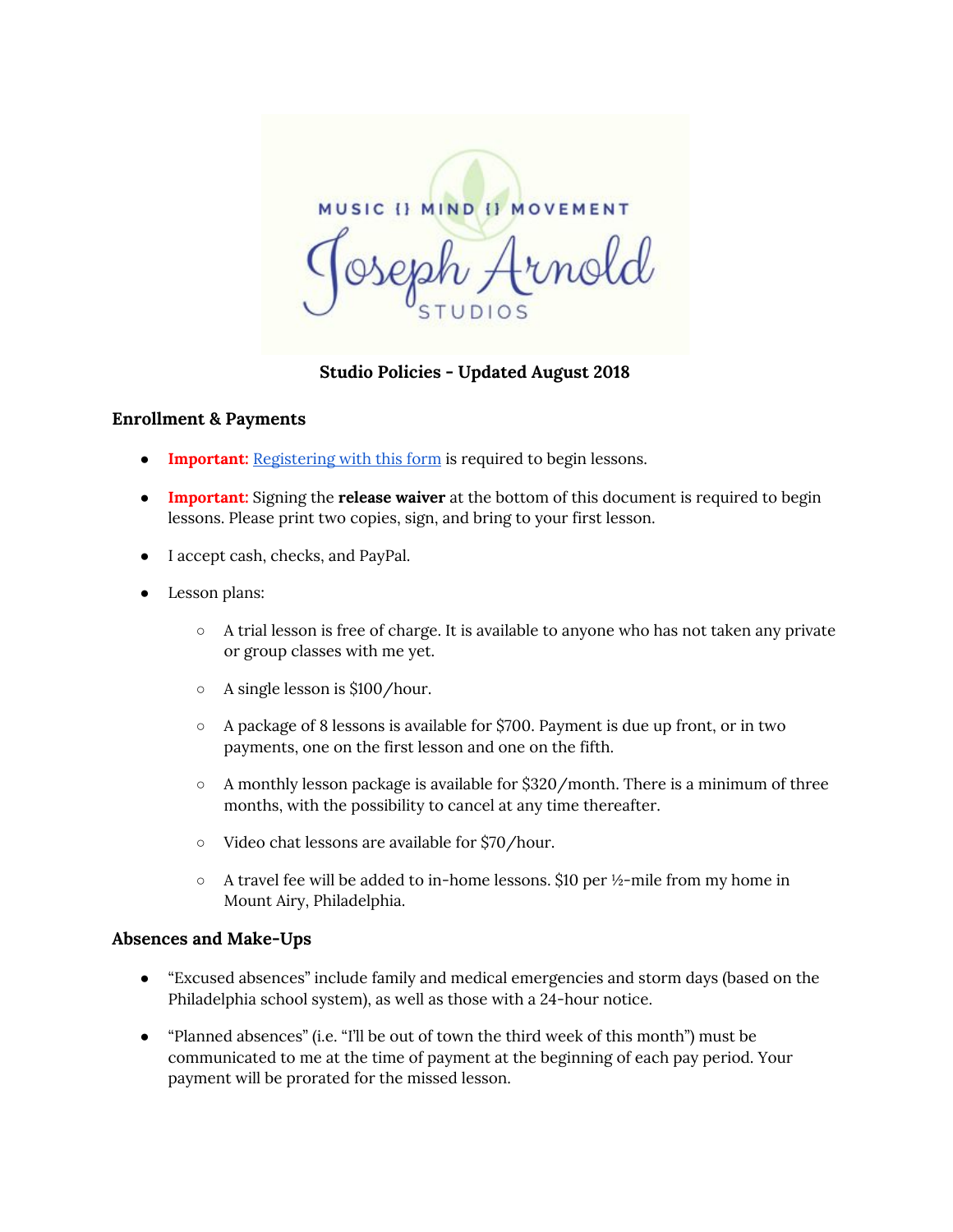- "Unexcused absences" include no-shows and those missed without 24-hour notice.
- Make-ups will not be granted to unexcused absences.
- Make-ups for excused absences are granted based a 24-hour notice given to me at the time of the absence.
- Missed make-up lessons will be forfeited. Once scheduled, make-ups cannot be rescheduled.
- Make-ups will be scheduled at a time mutually agreeable to you and myself.
- Two excused absences are allowed for each of the following periods:
	- September 1st December 31st
	- January 1st June 30th
- One excused absence is allowed for the summer;
	- July 1st August 31st

#### **Student Lateness**

Out of respect for my other students' lessons, lessons that start late will not extend past our original designated time. Lost time due to tardiness will not be made up. Students arriving after 15 minutes forfeit that lesson.

#### **Teacher Absence**

If I cancel a lesson or a group class, a make-up may be scheduled at a mutual convenient time or credit/refund will be given to you.

#### **For Students Under 18**

For liability purposes, a parent or guardian **must** be in the room while lessons are taking place, especially for lessons occurring at my home studio.

#### **My contact information**

Joseph Arnold

407 Glen Echo Rd, Philadelphia, PA 19119

josepharnoldstudios@gmail.com

#### 202-304-9728

PayPal username: [jarnold84@gmail.com](mailto:jarnold84@gmail.com)